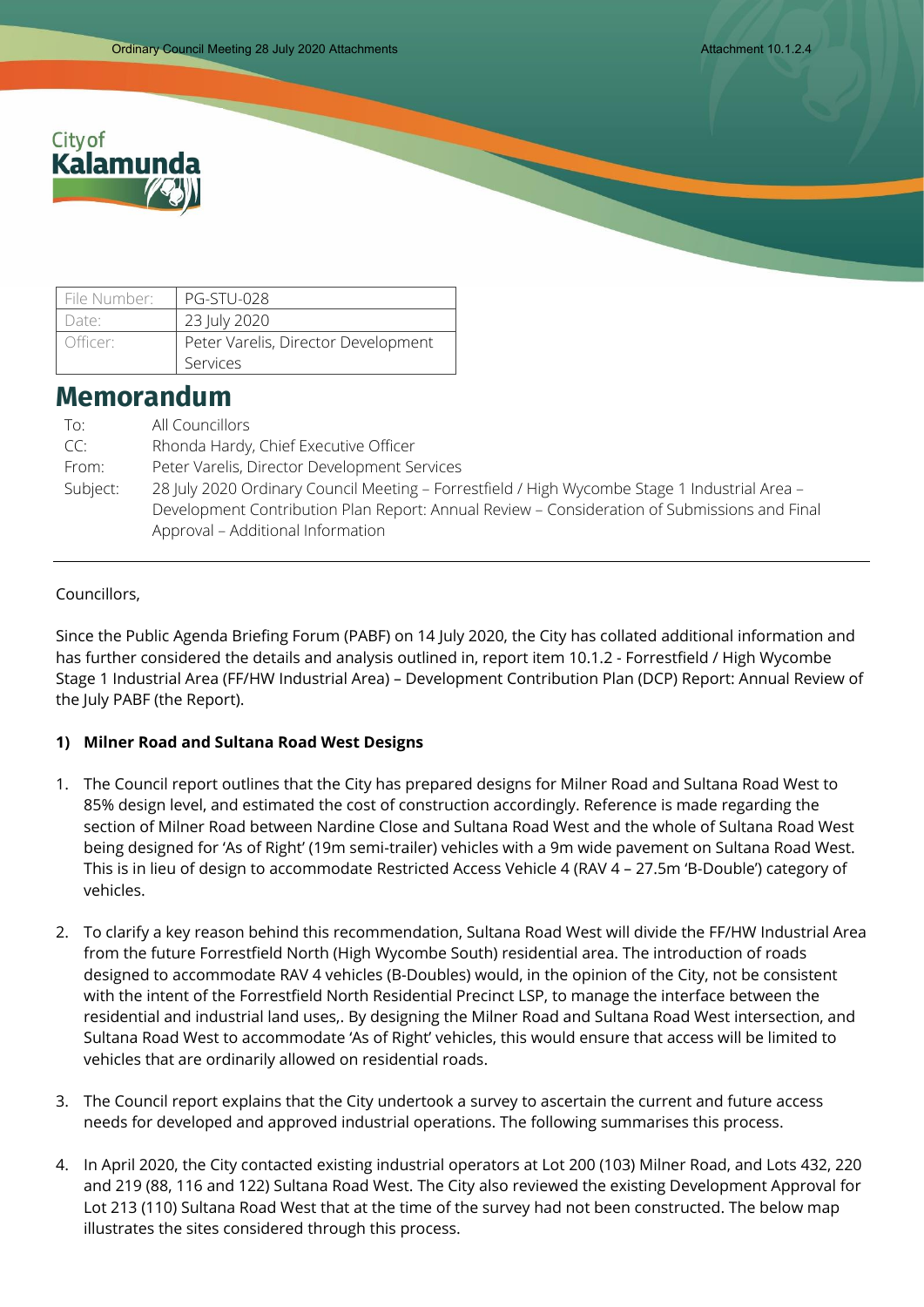

- 5. The sites surveyed include 4 of the 10 lots fronting Sultana Road west, however if measured in land area, over 50% of land fronting on to Sultana Road West was considered.
- 6. The City was also advised by its consulting engineers in April 2020 that, following a preliminary review of the cost to construct the Milner and Sultana Road West intersection and Sultana Road West to an 'As of Right' standard as opposed to a RAV 4 standard, the savings are estimated to be approximately \$38,000.
- 7. On the basis of the likely infrastructure cost savings, the responses received, through the engagement above, indicating no existing need for access for vehicles beyond the 'As of Right' standard 19m semi-trailer and future residential development of High Wycombe South, the City's officers decided to proceed with 85% designs for the Milner Road and Sultana Road West intersection and Sultana Road West width of 9m.
- 8. The City has also contacted Main Roads WA Heavy Vehicle Services, who have advised that landowners with frontage to Milner Road between Nardine Close and Sultana Road West (103 – 121 Milner Road) may still apply for a permit for RAV access, if it can be demonstrated that a RAV vehicle can safely access and egress the site from a south-west direction on Milner Road, and manoeuvre within the site, notwithstanding this section of Milner Road being designed for 'As of Right' vehicles.
- 9. Since the PABF on 14 July 2020, the City has been advised by a landowner in the area that the infrastructure cost estimates erroneously include estimated costs for the following items:
	- a) Constructing a 1.8m footpath on the south side of Milner Road in addition to a 2.5m shared path on the north side of Milner Road. This item should only include a 2.5m shared path in accordance with the Forrestfield / High Wycombe Stage 1 Industrial Area LSP.
	- b) Removal of redundant road pavement between the future Sultana Road West cul-de-sac and Brand Road. This section of pavement is being removed to facilitate the Forrestfield North Residential Precinct LSP and is therefore not a specific item that should be funded by the DCP.
- 10. The DCP Report has been amended to remove the cost estimates associated with the 1.8m footpath on Milner Road and the removal of redundant pavement on Sultana Road West accordingly.

#### **2) Berkshire Road**

- 1. The Council report explains that the DCP estimates have been amended to include the completion and necessary upgrades to the existing 2m wide footpath on the northern side of Berkshire Road, until the WA Bicycle Network funding (WABN) will become available.
- 2. To clarify this, the City has no certainty at this time that an application for WABN grant funding for construction of the footpath will be successful and even if it is, requires a subsequent decision by Council to